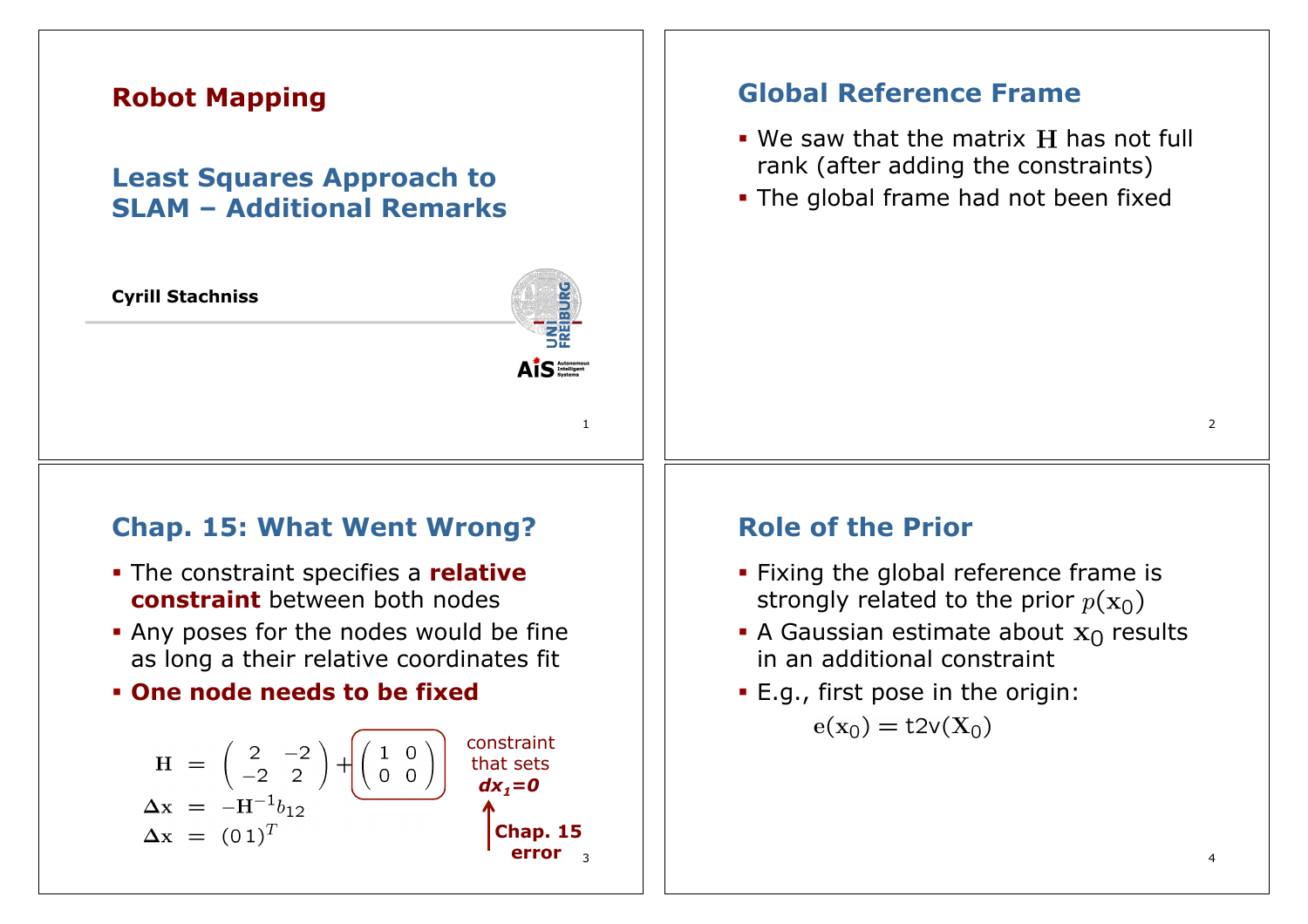### 5 **Fixing a Subset of Variables**  ! Assume that the value of certain variables during the optimization is known a priori ! We may want to optimize all others and keep these fixed ! How? **Fixing a Subset of Variables**  ! Assume that the value of certain variables during the optimization is known a priori ! We may want to optimize all others and keep these fixed ! How? **.** If a variable is not optimized, it should "disappears" from the linear system

## **Fixing a Subset of Variables**

- ! Assume that the value of certain variables during the optimization is known a priori
- ! We may want to optimize all others and keep these fixed
- ! How?
- **.** If a variable is not optimized, it should "disappears" from the linear system
- Construct the full system
- **.** Suppress the rows and the columns corresponding to the variables to fix

# **Uncertainty**

- **· H** represents the information matrix given the linearization point
- $\blacksquare$  Inverting H gives the covariance matrix (which is dense)
- . The diagonal blocks of the covariance matrix represent the (absolute) uncertainties of the corresponding variables

7

6